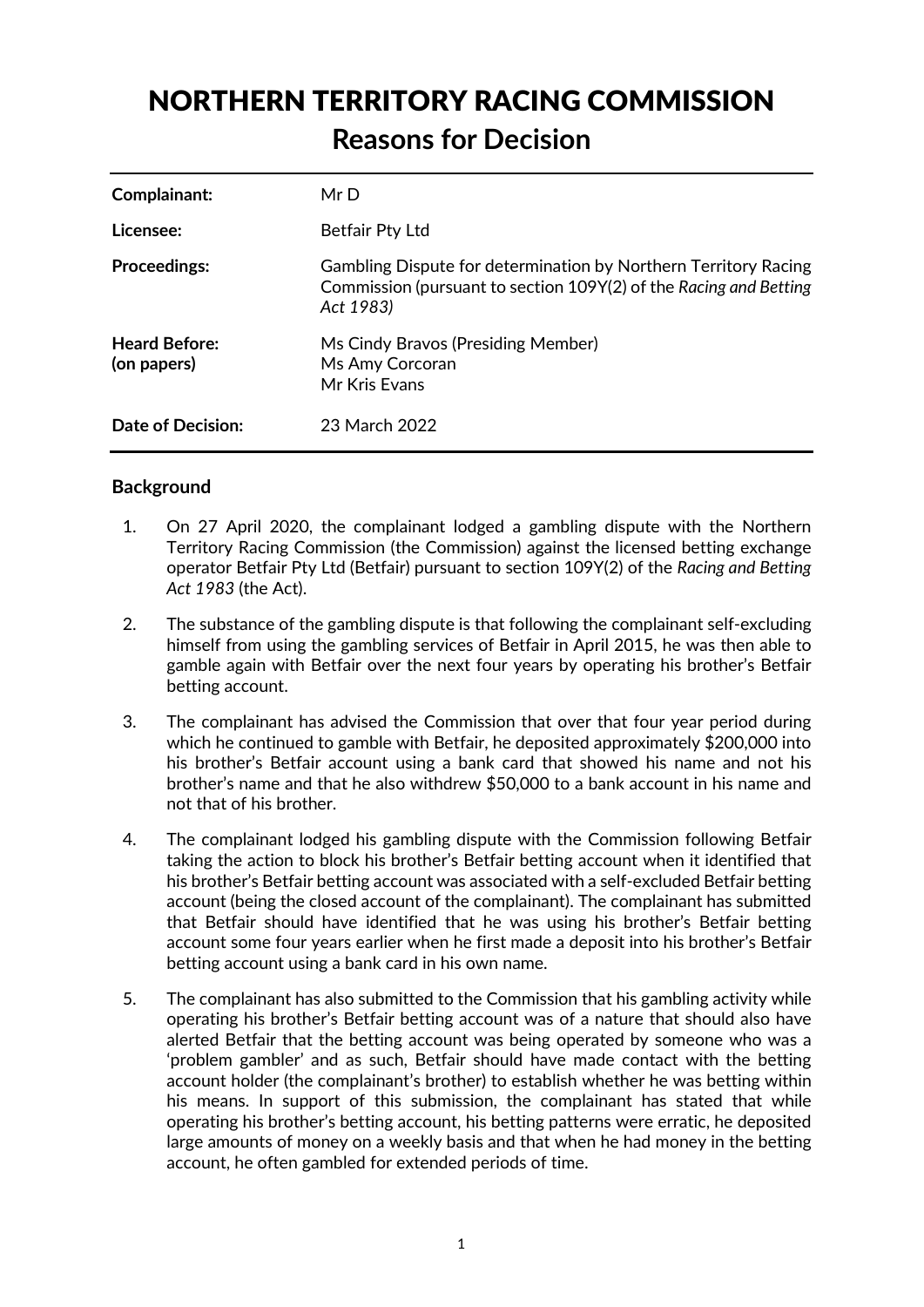- 6. The outcome the complainant is seeking is for the Commission to determine that the bets made during the period that the complainant operated his brother's Betfair betting account, were not lawful and for Betfair to refund over \$230,000 to the complainant, being the losses incurred by the complainant over this period of time.
- 7. In this respect, it is important to note that Betfair did not fall under the regulatory regime of the Commission until September 2016 when it was granted a betting exchange licence by the Commission and as such, the Commission can only examine the actions of Betfair from this date forward.
- 8. Information was gathered from each of the parties involved by Licensing NT officers appointed as betting inspectors by the Commission and provided to the Commission, which determined that there was sufficient information before it to consider the gambling disputes on the papers.

## **Consideration of the Issues**

## Third-Party Operation of a Betting Account

- 9. The complainant has submitted to the Commission that some six months after he was excluded from using the services of Betfair to gamble, he began to gamble with Betfair again by utilising a Betfair betting account that was in the name of his brother, and which was an account which his brother did not use. The complainant is of the view that Betfair failed to provide a responsible gambling environment given that it did not identify that he was operating his brother's Betfair betting account until some four years later despite him having deposited over \$200,000 into the betting account using a bank card in his name and withdrawing \$50,000 to a bank account also in his name, and not that of his brother.
- 10. Betfair records show that the complainant opened a betting account with Betfair on 5 August 2013 and that this betting account was permanently self-excluded on 8 April 2015.
- 11. Betfair records also show that the complainant's brother opened a betting account with Betfair on 26 December 2011, which was later closed by Betfair on 26 March 2020. The closure of the complainant's brother's Betfair betting account occurred as a result of Betfair conducting an audit on withdrawals which identified that the bank account being utilised for withdrawals on the complainant's brother's Betfair betting account matched that of the bank account details of the complainant's closed Betfair betting account.
- 12. The bank account matching the complainant's details was first registered to the complainant's brother's Betfair betting account on 26 August 2015 which as detailed earlier, was well before Betfair fell under the regulatory control of the Commission. Having said that, the Commission notes that this date corresponds with the complainant's claims that he began to operate his brother's Betfair betting account several months after his own Betfair betting account was closed due to a permanent self-exclusion being placed on it.
- 13. All betting exchange operators licensed in the Northern Territory promulgate a comprehensive set of terms and conditions for wagering which both parties are bound by when an account is opened and each time a bet is struck. These terms and conditions operate to ensure legislative compliance and the commercial efficacy of the business model of a sports bookmaker.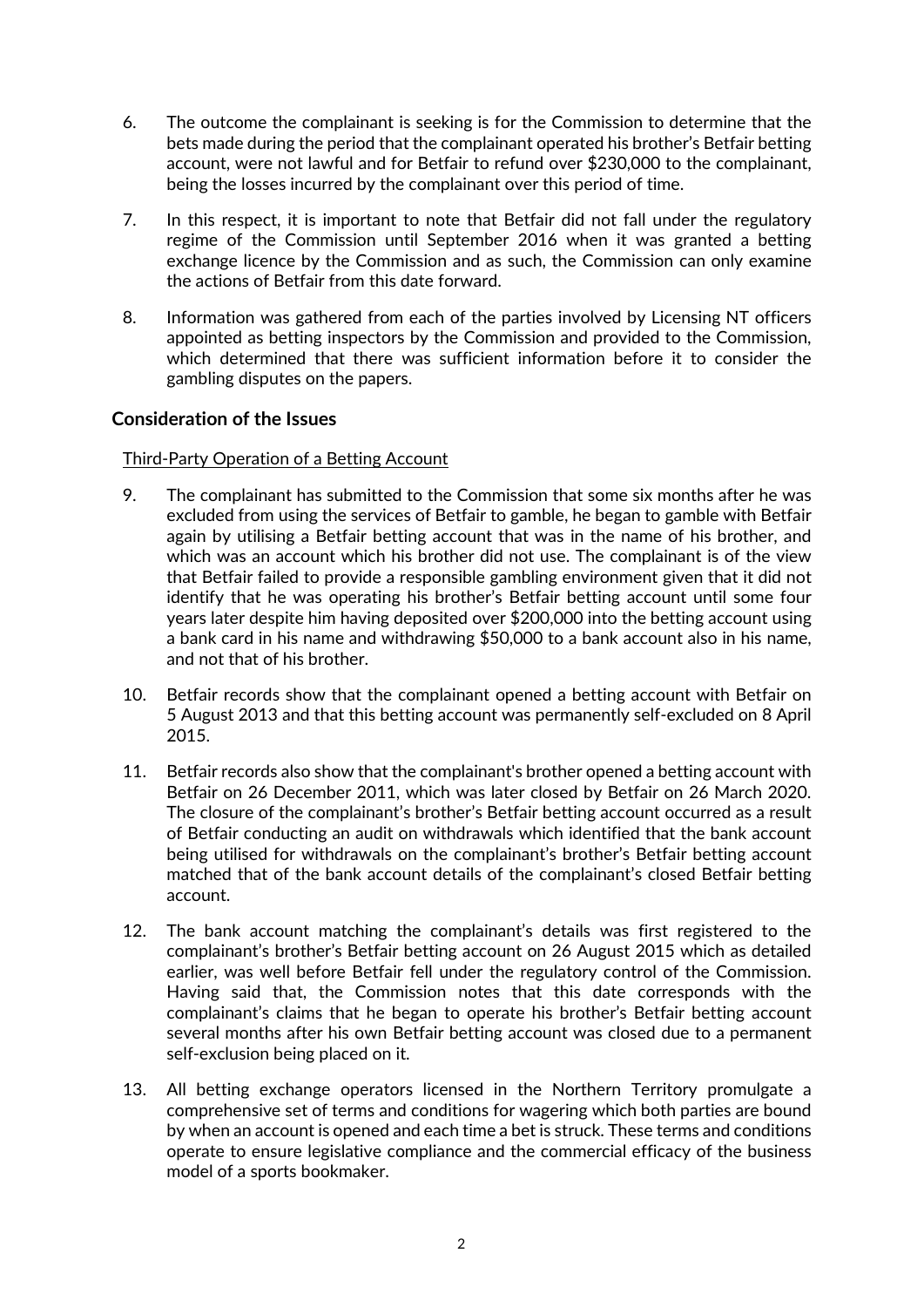- 14. Relevant to this gambling dispute are the following Betfair terms and conditions:
	- Section 1 Part B

"*We are entitled to assume that offers and payments are made by you. You should change your password on a regular basis and never disclose it to a third party. You undertake to protect your username and password in the same way that you would in respect of your bank cards and any failure to do so shall be at your sole risk and expense. If another person accesses your account, you are solely responsible for all their actions whether or not their access was authorised by you and you hereby indemnify us and hold us harmless against all costs, claims, expenses and damages howsoever arising in connection with the use of or access to your account by any third party."*

Section 1 - Part B

 "…*nor will you acquire or attempt to acquire an account which has been opened in the name of a third party.*"

Section 8.2.1 - Part B

"*You agree that you will not access any other Betfair account to use any of our services or products from which you have excluded, during the period of any such selfexclusion."* 

- 15. While there is very little doubt that the complainant (given his own admissions) operated his brother's Betfair betting account for a significant period of time, it is also clear that both the complainant and his brother's actions were in contravention of the Betfair terms and conditions to which they had both agreed to when they first opened their respective Betfair betting accounts.
- 16. In order to minimise the harm that may be caused by online gambling, the Commission introduced the Northern Territory Code of Practice for Responsible Service of Online Gambling 2019 (the 2019 Code) which came into effect on 26 May 2019, having replaced theNorthern Territory Code of Practice for Responsible Gambling 2016 (the 2016 Code).
- 17. Both the 2016 Code and the 2019 Code place a responsibility on sports bookmakers and betting exchange operators licensed by the Commission to facilitate a customer to self-exclude from using their services and where a person requests that they be permanently self-excluded for any reason or is permanently excluded by the online gambling provider due to problem-gambling concerns, the online gambling provider must not knowingly permit that person to re-open or open a new account.
- 18. Given that the complainant chose to utilise his brother's Betfair betting account, it is clear to the Commission that Betfair are not in breach of either of the Codes given that the complainant did not open a new betting account with Betfair nor was he successful in re-opening his closed betting account. To the Commission's mind, the only real point of contention is the length of time it took Betfair to identify that the complainant was operating his brother's Betfair account given that the complainant's bank account was first registered to the complainant's brother's Betfair betting account on 26 August 2015.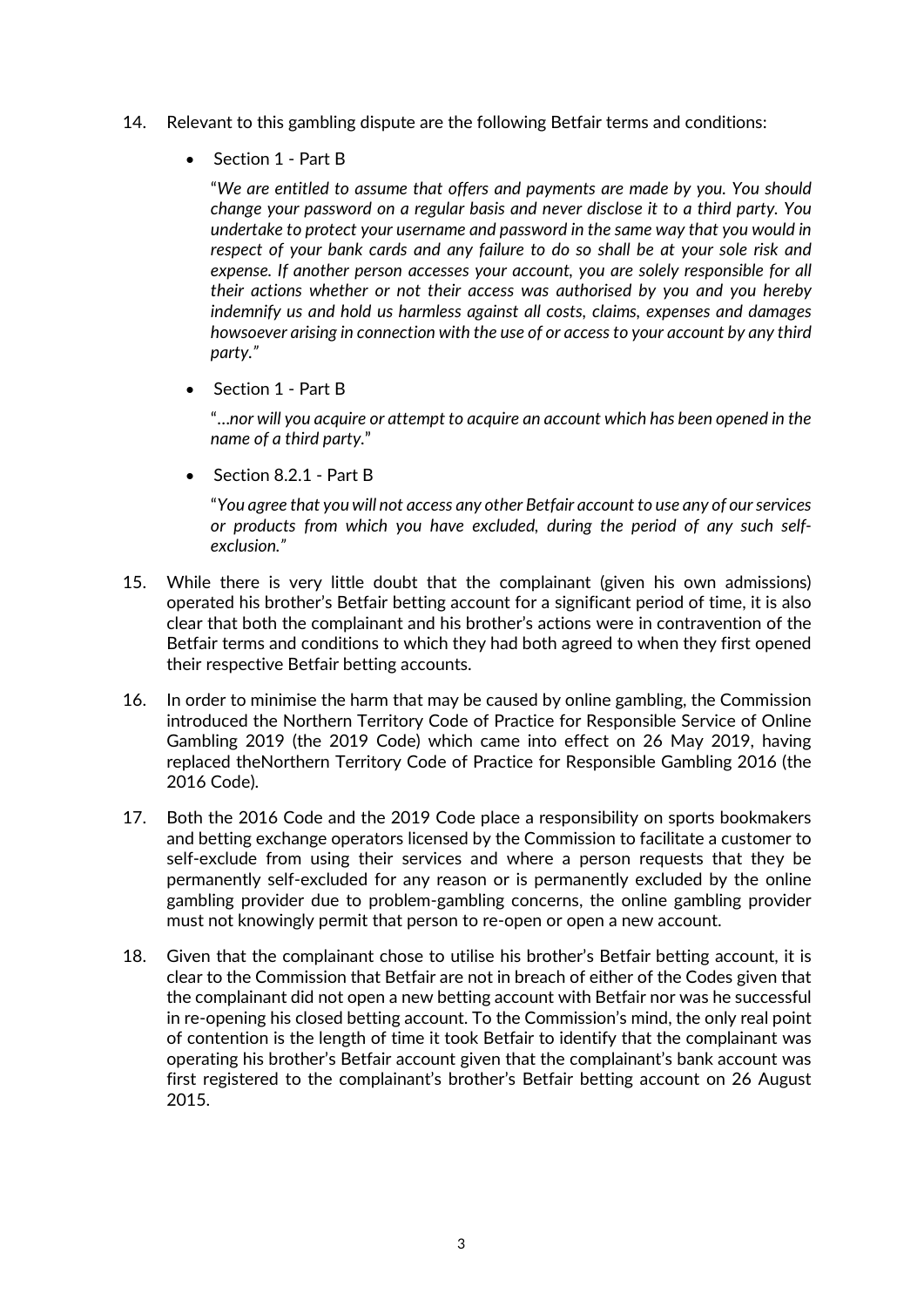- 19. In response to this specific issue, Betfair advised the Commission that given there was no reason for Betfair to believe that the complainant's brother's betting account was being operated by a third-party - there was no cause for Betfair to review the betting account prior to the 16 March 2020 audit on withdrawals.
- 20. Of interest to the Commission is that while the complainant operated his brother's Betfair betting account, he did not raise any issues with Betfair during that period and it was only once Betfair closed his brother's betting account and as a result, the complainant was no longer able to access the wagering services provided, that the complainant became disgruntled with Betfair.

#### Red Flag Behaviours

- 21. As detailed at paragraph 5 above, the complainant has submitted that his gambling activity while he operated his brother's Betfair betting account should have triggered a response from Betfair to contact the betting account holder to ascertain whether he was betting within his means.
- 22. Given the now widespread availability and ease of access to the providers of online gambling services through smartphones and personal computers, the Commission expects that all online gambling operator's licensed by the Commission have implemented effective policies and procedures which include appropriate oversight arrangements to ensure that all of their customers are gambling with money that they can afford to lose and without experiencing harm.
- 23. While the Commission recognises that not all online gambling customers who are experiencing harm associated with their gambling activity will be able to be immediately identified by an online gambling provider, the Commission does expect that its online gambling licensees will have policies, procedures and practices in place that support the prevention of harm and that are focused on consumer interests as against the potential revenue that may be realised from those customers.
- 24. This expectation is clearly detailed in the 2019 Code, specifically clause 3.2 which states:

## *3.2 Recognising potential problem gamblers*

*Where appropriate, a customer who displays some, or a number, or a repetition of red flag behaviours should be monitored by an online gambling provider and appropriate customer interaction should take place to assist or protect that customer which reasonably corresponds to the circumstances. Online gambling providers should ensure responsible gambling policies and procedures are in place to allow staff to detect and assist customers who may be experiencing problems with gambling.* 

25. The 2019 Code details that problem gambler red flag behaviours may include, but are not limited to gambling for an extended period; changing gambling patterns; increase in deposit frequency; escalating sums of money deposited; thinking they can control outcomes or believes myths; accusing an online gambling provider of changing payouts or rigging systems; admissions of being drunk or under the influence of other drugs; exhibiting signs of distress such as crying or swearing; expressing guilt or remorse for gambling; verbally abusing staff; threats to property or staff; remarks that may indicate serious overspending; repeatedly commenting about family problems; showing concern about losses and payouts; indicating they need a break from gambling; repeatedly selfexcluding from gambling and or disclosing problems with gambling.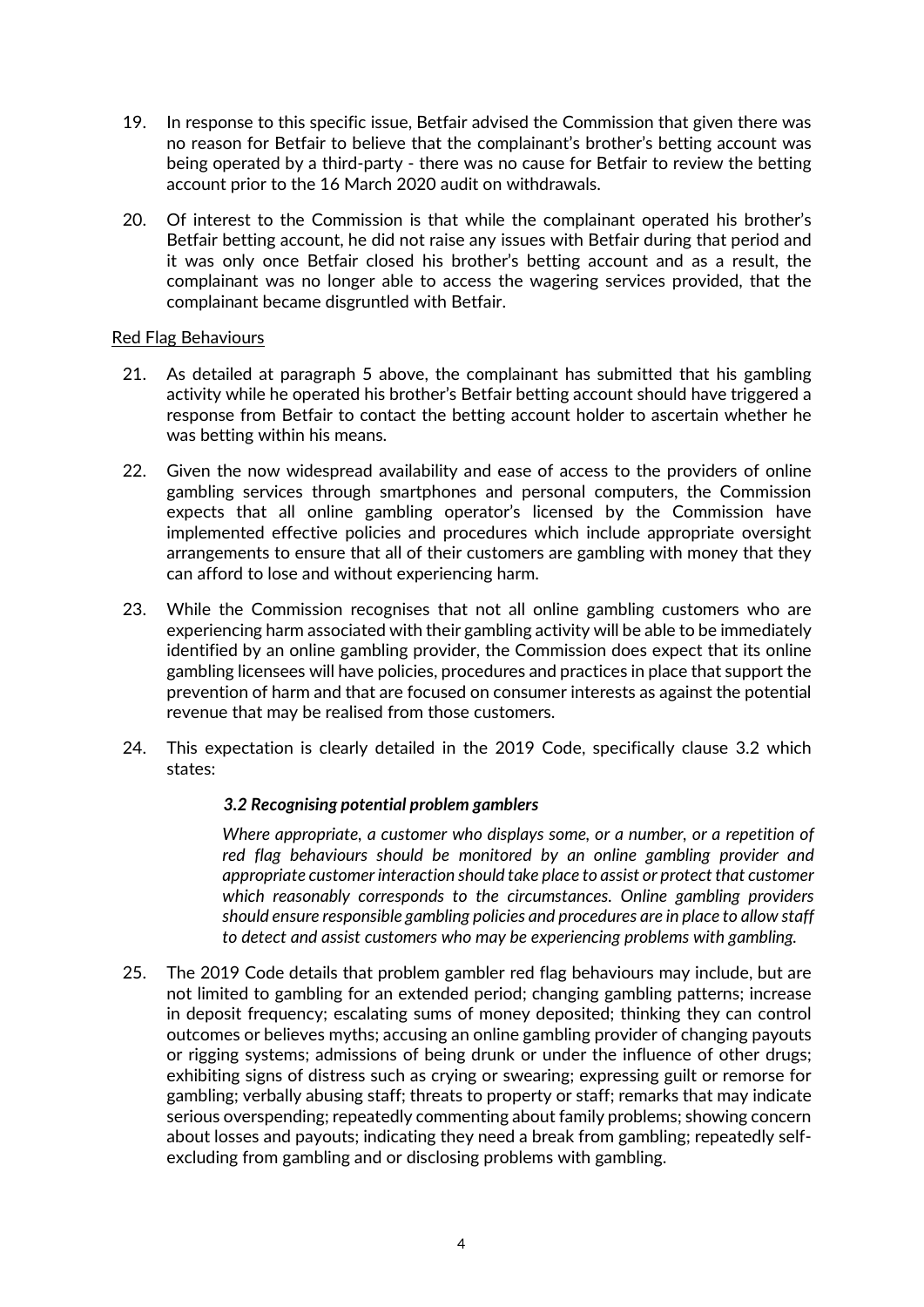- 26. The complainant has submitted that he displayed a number of these red flag behaviours while operating his brother's Betfair betting account including that his betting patterns were erratic, he deposited large amounts of money on a weekly basis and that when he had money in the betting account, he often gambled for extended periods of time.
- 27. While the Commission notes that the complainant was operating his brother's betting account in contravention of Betfair's terms and conditions, given that Betfair were unaware of this, the Commission has determined to review the activity on the betting account (including having listened to several customer interactions with Betfair via telephone) in order to form a view as to whether any red flag behaviour existed that should have prompted Betfair to engage with the account holder to determine whether the account holder was gambling with money that he could afford to lose and without experiencing harm.
- 28. Having done so, the Commission agrees with the Betfair submission that the activity on the account was not of a nature to warrant a responsible gambling interaction given that:
	- a. of the total deposits made into the betting account from 2015 to its closure in March 2020, only 22 individual transactions exceeded the value of \$1,000. These 'higher' value transactions were spread consistently across 2015, 2016 and 2017;
	- b. the average deposit transaction value from 2015 onwards was \$173.60 with the vast majority of deposits being \$300 or less in value;
	- c. the average bet stake size was \$44.83 from 2015 onwards;
	- d. the account consistently wagered across racing products; and
	- e. the complainant did not display any red flag behaviours in communications or interactions with Betfair staff.

## **Decision**

- 29. The Commission is satisfied that the complainant's brother's Betfair betting account was operated in contravention of Betfair's terms and conditions from at least 26 August 2015 which is when the complainant's bank account details were first registered against the complainant's brother's Betfair betting account.
- 30. The Commission is also satisfied that Betfair were not aware that the complainant's brother's Betfair betting account was being operated in contravention of Betfair's terms and conditions until the completion of an audit on withdrawals on 16 March 2020. The Commission is satisfied that once this was identified, Betfair took the appropriate action to immediately close the complainant's brother's Betfair betting account.
- 31. The Commission is also satisfied that the activity on the complainant's brother's betting account was not of a nature to trigger a responsible gambling customer interaction.
- 32. The Commission is satisfied that the conduct of Betfair was appropriate given the circumstances and does not give the Commission cause to declare that bets made through the complainant's brother's betting account were anything but lawful bets. As a result, the Commission is of the view that there no cause for Betfair to return any monies to the complainant in this matter.